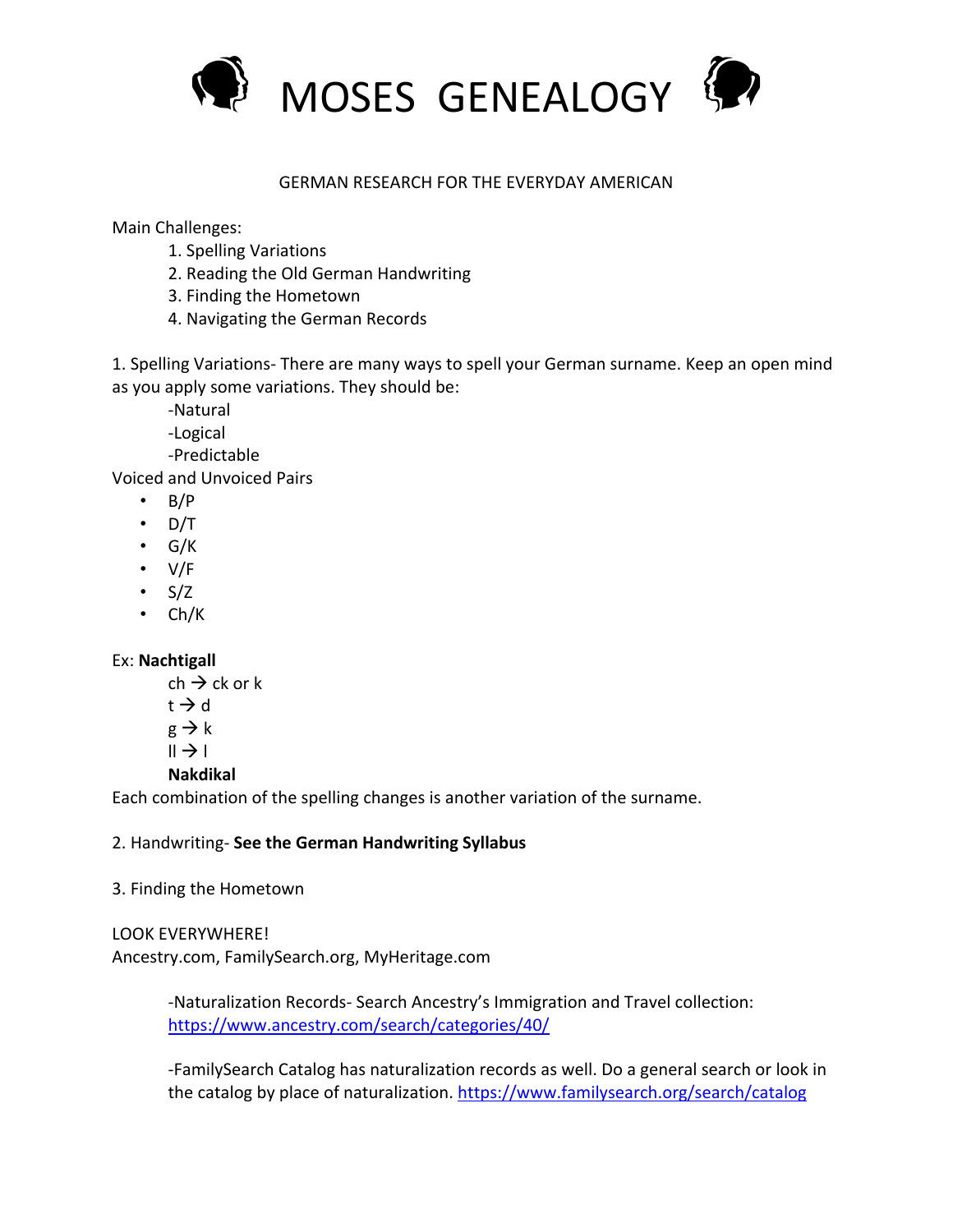

-Passenger Lists at Ancestry.com: https://www.ancestry.com/search/categories/40/

-Hamburg Passenger lists at Ancestry.com: https://www.ancestry.com/search/collections/1068/

-Explanation of Hamburg Passenger Lists from FamilySearch Wiki: https://www.familysearch.org/wiki/en/Hamburg\_Passenger\_Lists

German-language church records in the United States:

-Written for Germans by Germans

-German pastors had more familiarity with spelling and hometowns.

-Could your ancestor already be indexed in the *German Immigrants in American Church Records* collection? Check it out! The FHL has some copies, but not a complete collection. BYU Library has all books. They can be hard to pin down,but they are incredibly helpful!

https://www.familysearch.org/search/catalog/1316260?availability=Family%20History% 20Library

-Check in the FamilySearch Catalog (or Google) to see whether there was a Germanspeaking church in the town where your ancestor lived! https://www.familysearch.org/search/catalog

4. Finding Records in the German hometown

Use Meyers Gazetteer to determine what the hometown is called today. Keep in mind, spelling variations absolutely apply to hometowns. https://www.meyersgaz.org/

Google Maps can also be very helpful in finding a hometown when there are several towns with the same name.

Look up the place name in the FamilySearch Catalog- are the records available there? https://www.familysearch.org/search/catalog

Search Ancestry's Indexed Records https://www.ancestry.com/search/

For Protestant church records not available on FamilySearch, try Archion. This is an ongoing project, so it does not have all churches, just like any other record group. It